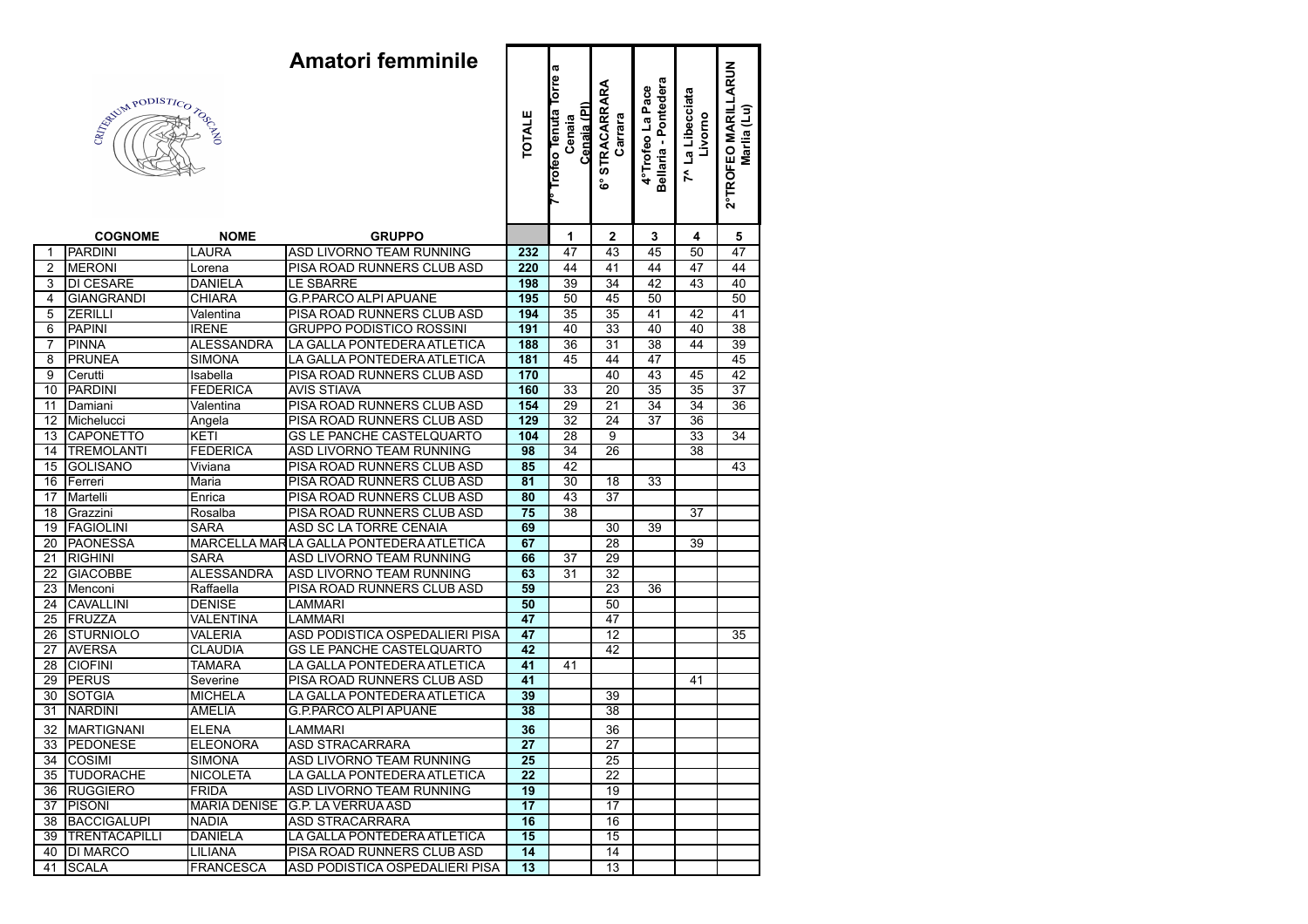|    | 42 DALLAI                    | <b>ROMINA</b>       | <b>GS LE PANCHE CASTELQUARTO</b> | 11                      | 11 |  |  |
|----|------------------------------|---------------------|----------------------------------|-------------------------|----|--|--|
|    | 43   MORI                    | <b>BARBARA</b>      | ASD PODISTICA OSPEDALIERI PISA   | 10                      | 10 |  |  |
|    | 44 ALDERIGHI                 | <b>ELISABETTA</b>   | PISA ROAD RUNNERS CLUB ASD       | $\mathbf 0$             |    |  |  |
|    | 45 ANDREI                    | <b>ALESSANDRA</b>   | ASD STRACARRARA                  | $\overline{0}$          |    |  |  |
|    | 46 ANTUNES                   | <b>INES</b>         | LA GALLA PONTEDERA ATLETICA      | $\mathbf 0$             |    |  |  |
| 47 | BENEDETTI                    | <b>DANIELA</b>      | ASD MARCIATORI ANTRACCOLI        | $\mathbf{0}$            |    |  |  |
| 48 | <b>BETTI</b>                 | ANGELA              | LA GALLA PONTEDERA ATLETICA      | $\mathbf{0}$            |    |  |  |
| 49 | <b>CAPPELLI</b>              | <b>SABRINA</b>      | LA GALLA PONTEDERA ATLETICA      | $\mathbf 0$             |    |  |  |
|    | 50 CARLI                     | <b>CRISTINA</b>     | ASD SC LA TORRE CENAIA           | $\overline{\mathbf{0}}$ |    |  |  |
| 51 | <b>CARLI</b>                 | <b>DANIELA</b>      | ASD SC LA TORRE CENAIA           | $\overline{\mathbf{0}}$ |    |  |  |
| 52 | <b>CAROLI</b>                | DANIELA             | LA GALLA PONTEDERA ATLETICA      | $\bf{0}$                |    |  |  |
| 53 | ICEI                         | <b>RAMONA</b>       | <b>LE SBARRE</b>                 | $\mathbf 0$             |    |  |  |
| 54 | Cettuzzi                     | Cristiana           | PISA ROAD RUNNERS CLUB ASD       | 0                       |    |  |  |
| 55 | CORSO                        | LUISA               | LAMMARI                          | $\mathbf 0$             |    |  |  |
| 56 | <b>IDE LEO</b>               | PALMA               | <b>LAMMARI</b>                   | $\mathbf{0}$            |    |  |  |
| 57 | <b>IFABBRO</b>               | <b>RACHELE</b>      | LAMMARI                          | $\mathbf 0$             |    |  |  |
| 58 | <b>Fascetti</b>              | Cinzia              | <b>GRUPPO PODISTICO ROSSINI</b>  | $\mathbf{0}$            |    |  |  |
|    | 59 Filippi                   | Letizia             | PISA ROAD RUNNERS CLUB ASD       | $\mathbf{0}$            |    |  |  |
|    | 60 FRANCESCHI                | <b>NICOLETTA</b>    | LAMMARI                          | $\bf{0}$                |    |  |  |
| 61 | <b>GABRIELLI</b>             | <b>ELISA</b>        | LA GALLA PONTEDERA ATLETICA      | $\mathbf{0}$            |    |  |  |
| 62 | <b>GIANNETTI</b>             | <b>MARTINA</b>      | ASD STRACARRARA                  | $\overline{0}$          |    |  |  |
| 63 | <b>GIORGETTI</b>             | AMBRA               | LA GALLA PONTEDERA ATLETICA      | 0                       |    |  |  |
| 64 | Giustarini                   | Anna                | PISA ROAD RUNNERS CLUB ASD       | $\mathbf 0$             |    |  |  |
| 65 | Gizzi                        | Noemy               | team cellfood                    | $\mathbf{0}$            |    |  |  |
| 66 | <b>GRASSI</b>                | <b>MYRIAM</b>       | LA GALLA PONTEDERA ATLETICA      | $\bf{0}$                |    |  |  |
| 67 | Hori                         | Daniela             | <b>GRUPPO PODISTICO ROSSINI</b>  | $\mathbf 0$             |    |  |  |
| 68 | <b>ILAZZINI</b>              | <b>PAOLA</b>        | <b>G.P. PARCO ALPI APUANE</b>    | $\mathbf{0}$            |    |  |  |
| 69 | <b>LUDOVICI</b>              | <b>GIULIA</b>       | LA GALLA PONTEDERA ATLETICA      | $\mathbf{0}$            |    |  |  |
| 70 | MARCHI                       | <b>MONICA</b>       | ASD LIVORNO TEAM RUNNING         | 0                       |    |  |  |
| 71 | <b>MARIETTA</b>              | <b>CLAUDIA</b>      | LAMMARI                          | $\overline{\mathbf{0}}$ |    |  |  |
| 72 | <b>MASONI</b>                | <b>MARIA CHIARA</b> | LA GALLA PONTEDERA ATLETICA      | $\mathbf{0}$            |    |  |  |
| 73 | <b>MATARAZZO</b>             | <b>MARINA</b>       | LA GALLA PONTEDERA ATLETICA      | $\mathbf{0}$            |    |  |  |
| 74 | MATTIUZZI                    | <b>CLAUDIA</b>      | LAMMARI                          | $\mathbf 0$             |    |  |  |
|    |                              |                     |                                  |                         |    |  |  |
| 75 | MERCOLEDI                    | LORENZINO           | ASD MARCIATORI ANTRACCOLI        | $\bf{0}$                |    |  |  |
| 76 | <b>MOLENDI</b>               | <b>CHIARA</b>       | LA GALLA PONTEDERA ATLETICA      | $\mathbf 0$             |    |  |  |
| 77 | <b>MONTANO QUINONELOURDE</b> |                     | <b>GS LE PANCHE CASTELQUARTO</b> | $\mathbf{0}$            |    |  |  |
|    | 78   MOSCARDINI              | ANITA               | LA GALLA PONTEDERA ATLETICA      | 0                       |    |  |  |
|    | 79 MUGNO                     | ANNALAURA           | LAMMARI                          | $\mathbf 0$             |    |  |  |
| 80 | <b>NENCINI</b>               | EDI                 | <b>LE SBARRE</b>                 | $\mathbf{0}$            |    |  |  |
| 81 | <b>NIERI</b>                 | <b>VALENTINA</b>    | LA GALLA PONTEDERA ATLETICA      | $\mathbf 0$             |    |  |  |
| 82 | <b>PALLA</b>                 | <b>MARIA PAOLA</b>  | LA GALLA PONTEDERA ATLETICA      | $\mathbf 0$             |    |  |  |
|    | 83 PERNA                     | <b>JESSICA</b>      | ASD MARCIATORI ANTRACCOLI        | $\mathbf 0$             |    |  |  |
| 84 | <b>Picardi</b>               | Francesca           | PISA ROAD RUNNERS CLUB ASD       | $\mathbf{0}$            |    |  |  |
| 85 | <b>RAIMONDI</b>              | <b>FEDERICA</b>     | LA GALLA PONTEDERA ATLETICA      | $\mathbf{0}$            |    |  |  |
| 86 | RICCOMI                      | <b>ELENA</b>        | LA GALLA PONTEDERA ATLETICA      | $\mathbf{0}$            |    |  |  |
|    | 87 SALVETTI                  | GIANNI              | ASD MARCIATORI ANTRACCOLI        | 0                       |    |  |  |
|    | 88 SANTINI                   | <b>MICHELA</b>      | LA GALLA PONTEDERA ATLETICA      | $\mathbf{0}$            |    |  |  |
|    | 89 SANTORSA                  | ROSA ANGELA         | LA GALLA PONTEDERA ATLETICA      | 0                       |    |  |  |
|    | 90 Scarpellini               | Elena               | <b>GRUPPO PODISTICO ROSSINI</b>  | $\mathbf 0$             |    |  |  |
|    | 91 SECCI                     | <b>GIANFRANCA</b>   | LA GALLA PONTEDERA ATLETICA      | $\mathbf 0$             |    |  |  |
|    | 92 STEFANINI                 | <b>ALESSANDRO</b>   | ASD MARCIATORI ANTRACCOLI        | $\mathbf 0$             |    |  |  |
|    | 93 STEFANIZZI                | <b>VALENTINA</b>    | ASD LIVORNO TEAM RUNNING         | $\mathbf 0$             |    |  |  |
|    | 94 Stridi                    | Tiziana             | PISA ROAD RUNNERS CLUB ASD       | 0                       |    |  |  |
|    | 95 TONELLI                   | <b>RICCARDA</b>     | <b>G.P.PARCO ALPI APUANE</b>     | 0                       |    |  |  |